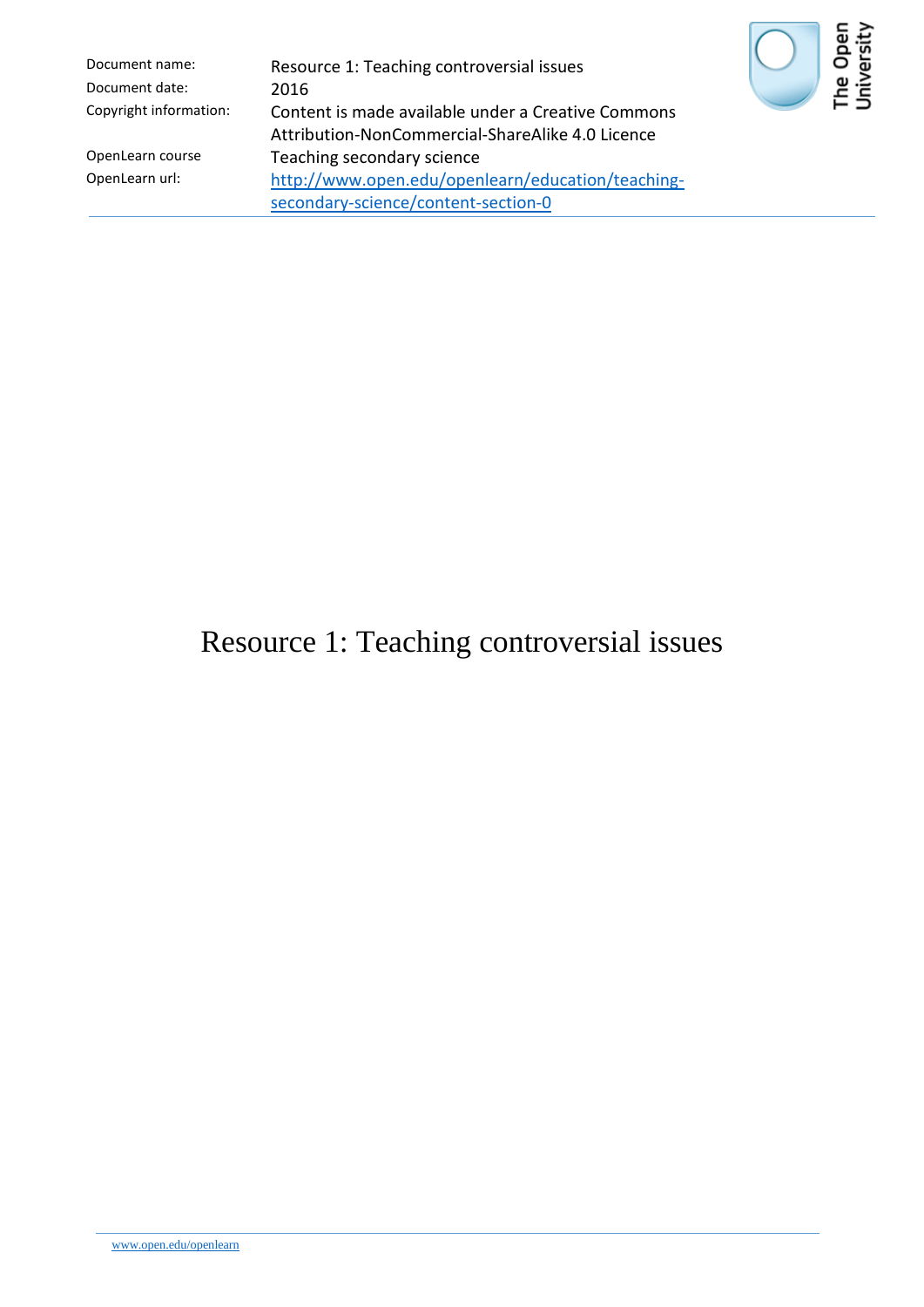# **Resource 1 Teaching controversial issues**

# **1 Objectives and outcomes**

| Learning objectives                                                                                                                                                                                                       | Learning outcomes                                                                                                                                                                                                                                                                                                                                                                                         |
|---------------------------------------------------------------------------------------------------------------------------------------------------------------------------------------------------------------------------|-----------------------------------------------------------------------------------------------------------------------------------------------------------------------------------------------------------------------------------------------------------------------------------------------------------------------------------------------------------------------------------------------------------|
| Students will learn:<br>that most issues are<br>complex<br>that people hold different<br>ideas and views<br>that attitudes and values<br>can and should change and<br>develop<br>how people work<br>cooperatively to make | Students will be able to:<br>seek appropriate information<br>٠<br>understand data presented in a number of<br>$\bullet$<br>forms<br>identify bias in information<br>$\bullet$<br>understand the limitations of data<br>$\bullet$<br>state their own ideas clearly<br>٠<br>listen to, respect and consider the ideas of<br>$\bullet$<br>others<br>identify and reflect on how their own ideas<br>$\bullet$ |
| decisions                                                                                                                                                                                                                 | change<br>negotiate with others to achieve a common<br>$\bullet$<br>goal<br>empathise with others<br>٠<br>be tolerant<br>$\bullet$<br>compromise<br>٠<br>take care not to offend others<br>$\bullet$<br>seek solutions to conflict.                                                                                                                                                                       |

# **2 Approaches to teaching controversial issues**

## *Approach A*

Students are given materials produced by two campaigning organisations with opposing views. They are asked to write notes on the pros and cons of the issue before writing their opinion about the issue and what has influenced them.

## *Approach B*

Students are asked which side of the issue they support and then assigned to the opposite camp in a debate about the issue. At the end of the debate students discuss how they feel about the issue. If they have had a change of mind, they consider why they have changed. Finally they discuss what further information they would like in order to help them develop their understanding of the issue.

### *Approach C*

Students are asked which side of the issue they support. They are then given appropriate information to use as a basis for their contribution to a debate on the issue. At the end of the debate, all students vote to decide what should be done.

### *Approach D*

Students are given information from a range of organisations that have a bearing on the issue. They use it in a simulation exercise where students take on different roles with appropriate stances in a role-play of the issue.